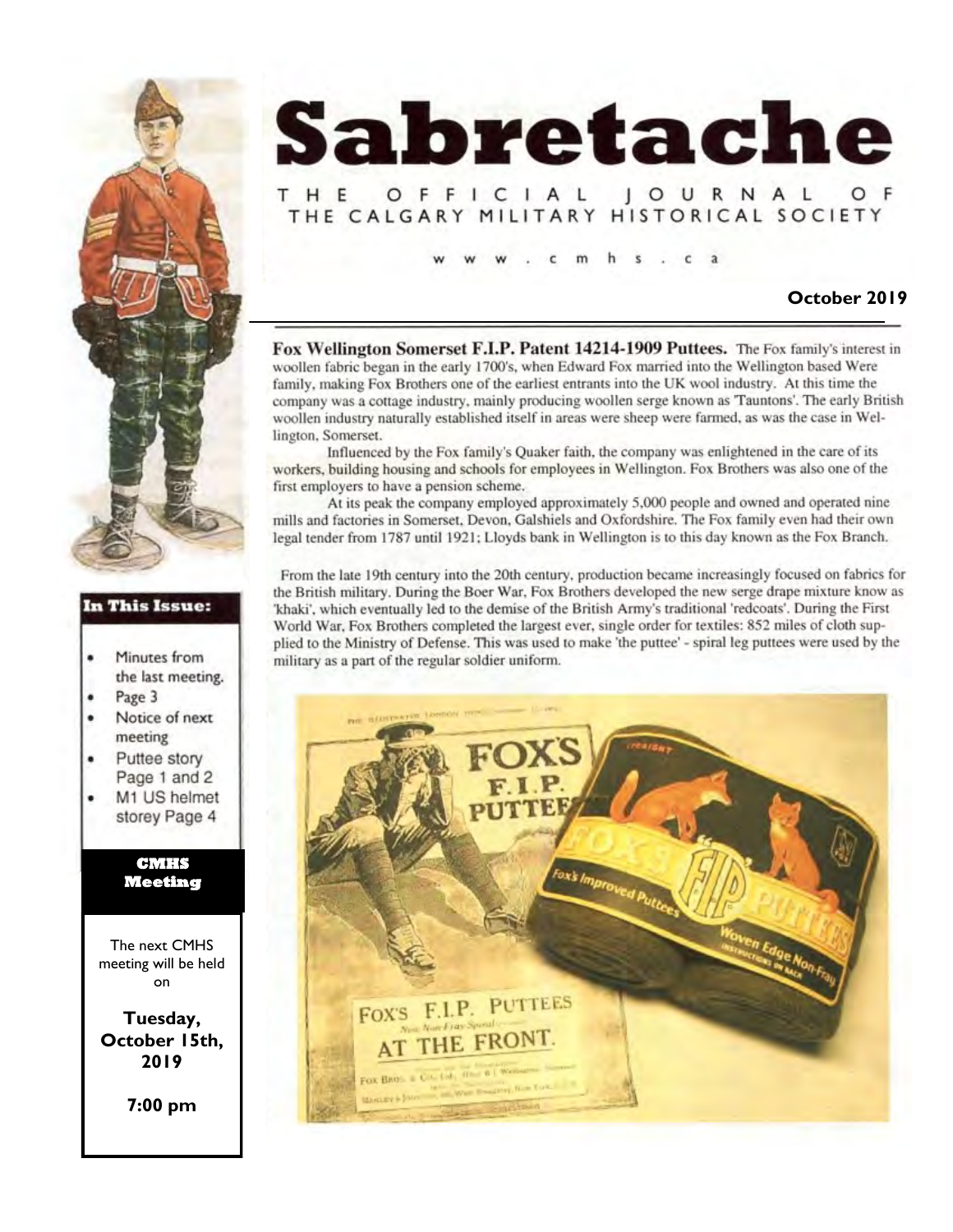#### **Sabretache**

THE OFFICIAL JOURNAL OF THE CALGARY MILITARY HISTORICAL SOCIETY The CALGARY MILITARY HISTORICAL SOCIETY is a non-profit registered society which fosters the study of the military and the police, and the heritage of Canada, the British Empire, and the world as well as the preservation of military artifacts and records. The CMHS meets once every calendar month at: Petty Officers' Mess HMCS Tecumseh 1820 - 24th Street SW Calgary AB T2T 0G6

# **Notice of Next Meeting**

The next CMHS meeting will be held on **Tuesday October 15th, 2019 19:00 (7:00 pm)**

At the Petty Officers' Mess, HMCS Tecumseh. Members are reminded that an offering of foodstuffs for the Legion Food Bank is considered your unofficial entrance fee to our regular scheduled meetings*.*

The unofficial agenda of this meeting will be:

Introduction of guests, Minutes of last meeting Correspondence, Membership report Treasurer's report, Old business / New business Break, Show & Tell The President, **Allan Ross** would like to invite everyone to remain after the meeting for an informal time of fellowship.



# **THEY WERE GOOD IN SOME W AYS**

Puttees provided the soldier's leg support, prevented dirt and insects entering both boots and trousers and provided *a measure* of protection against the weather and abrasions. *When wrapped properly*, puttees helped to insulate the leg from cold weather and to reduce injury without restricting movement. In hot weather, the material breathed and could be removed and washed. Importantly, puttees could be used as a dressing or splint, or to provide support to a part of the body.

# **… AND NOT SO GOOD IN OTHERS**

While puttees helped to prevent or at least reduce damage to soldiers' legs, they could also cause harm. Once they became wet and if worn in cold weather, the puttees could cause frostbite and extreme pain. Also, "tightly wrapped puttees might have encouraged or aggravated trench foot by restricting blood flow to the feet. Trench foot was prevented by keeping boots well-oiled and generously sized, loosening the puttees, rubbing oil into feet and lower legs and wearing clean, dry socks".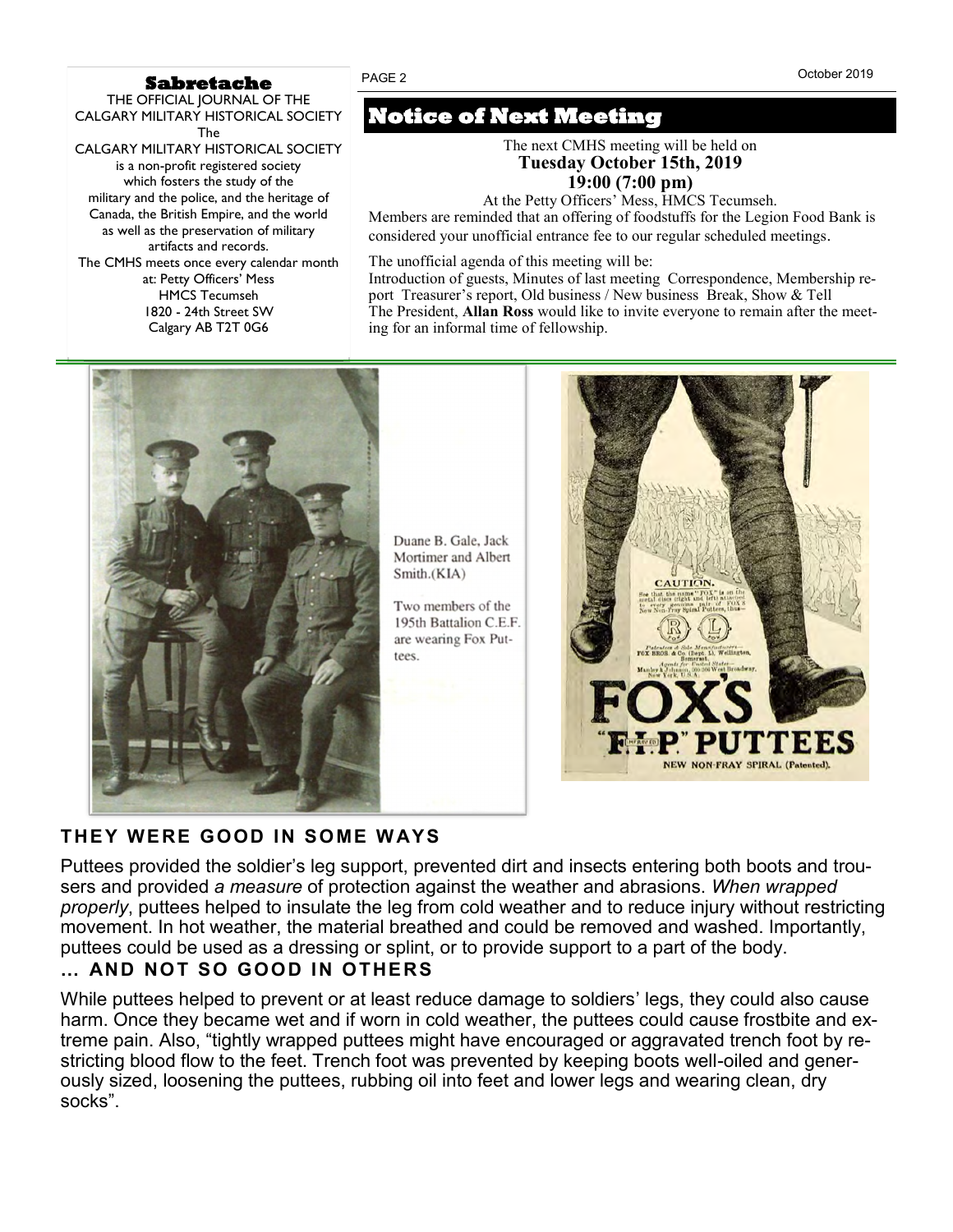# **Minutes of last meeting / Calgary Military Historical Society**

## **CALGARY MILITARY HISTORICAL SOCIETY**

Minutes of General Meeting held on September 19, 2019 Petty Officers Mess: HMCS Tecumseh

Meeting called to order by President Alan R. at 7:04 pm. 13 members present and 0 guests.

Minutes of last meeting. Acceptance moved by Brian H. Second by Marty U. Approved. Thanks once again to Roy A for newsletter article. Treasurers Report provided by Floyd. Moved acceptance by Barry E. Second by Brian H. Accepted.

Membership report by Floyd S. - Currently 39 regular members. 3 Life members 2 Honorary. Renewals are now due for 2020. Approval moved by Brian H. Seconded by Barry E. Approved.

**Correspondence:** None

**OLD BUSINESS:** Rum and Roti night at the Military Museums was a great time for all.

### **NEW BUSINESS**:

AACCA Gun show at Thorncliffe will be on Sept.  $21^{st}$ . Best wishes are sent to under the weather members Marj N., John E. and Bob Mc. The movie "They Will Not Grow Old" at the museum is now sold out. Book Auction – Saved for AGM next month. Called for volunteer to conduct book raffles. Postponed to AGM in October. Called for volunteers to take positions on the executive. 4 resolutions / motions presented to President Al R. tabled till AGM and will be presented again at that time.

No Break . Raffle on hold till we get a new volunteer to conduct them.

# **SHOW & TELL:**

Al R – Regimental photographers grouping of medals and certificates to  $107<sup>th</sup>$  engineers, US Army Marty U - Attended American Insignia Convention and showed an 1886 .45 revolver holster and US Indian scouts insignia.

Dave S – Story of strange questions and answers by a collector on line.

Indra  $R -$ Question – If an applicant was rejected by CEF can they be tracked or traced?

James B – Binoculars – WW1? Discussion re book titled "7 Days in Hell"

Frank -1919 copy of painting called "Home Lad Home"

Brad M – WW1 grouping, Bulgarian, mounted in 1920's

Motion to adjourn at 7:50 pm by Brad M. and Seconded by Indra R.